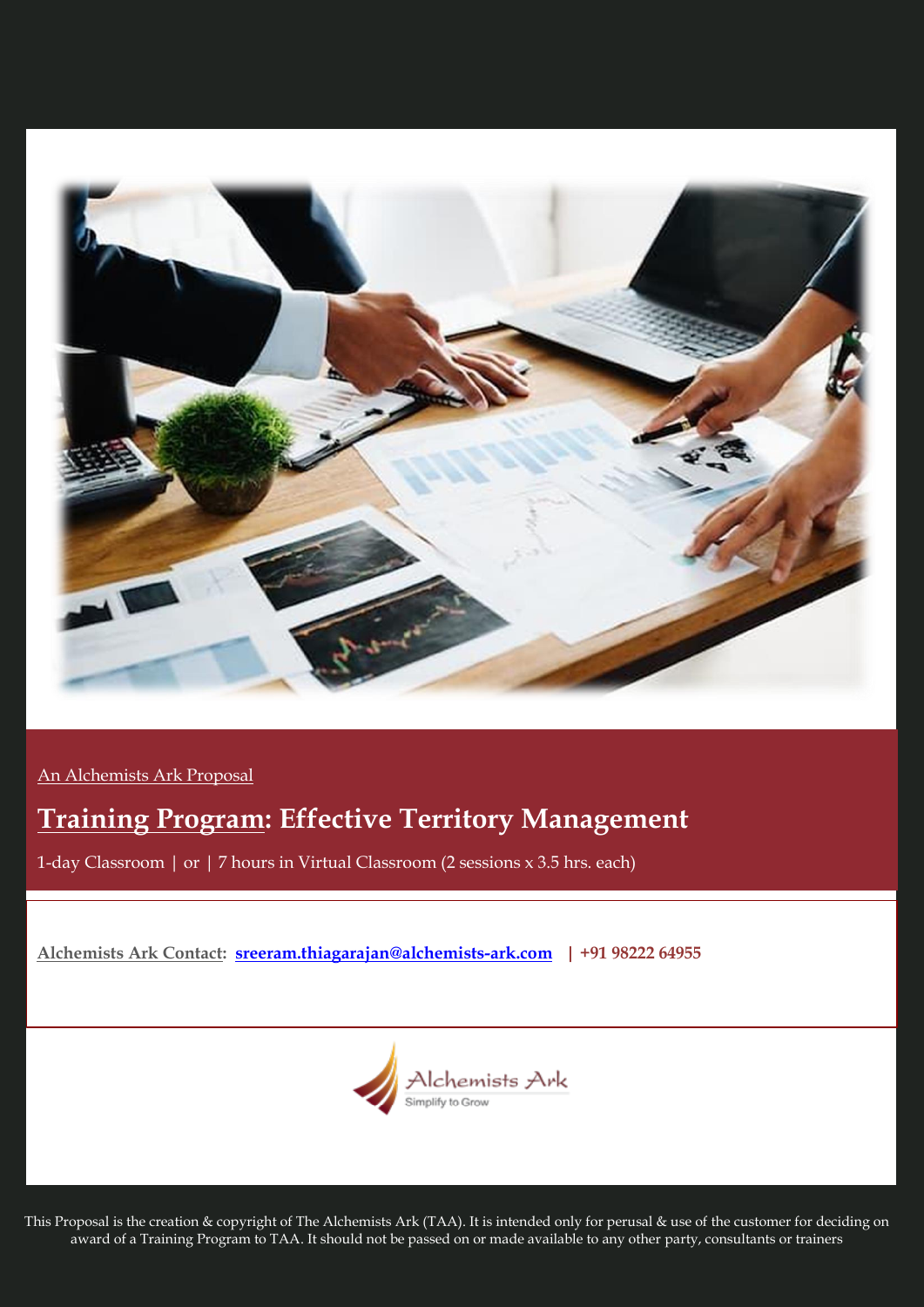

## **Why this 1- day Program on 'Effective Territory Management'?**

**Is this true for you?** Your Sales team is managing a Retail network in their Territory. They have set objectives and targets to grow sales. It includes retail network expansion, deliver consistent results and review territory performance. It seems like not all are doing enough; some lack clear objectives; some hunger. You want them to **Plan & Grow Sales in a Distribution business environment**; **manage the team for consistent Results**; **Review Distributors Energisingly**. If any of these ring a bell, read on!

**What is the Solution?** You need to equip your Sales Team to do the 'thinking' part of their job well, which includes a way to Plan and Grow Sales

**How will we Understand your Context?**

We will take a **45-min Master-class from the Sponsor**. We will also **speak with a couple of Participants** soon as we signup!

**What is our Distilled Wisdom on Territory Management?** 

Your Sales team must have clear objectives for their territories. Have aptitude and attitude to **Grow Sales** thru' Market Coverage and Retail expansion. To ensure higher Market Share, they need to increase Pull by demand generation activities; Only Trade-push will not serve the purpose

They will deliver **consistent Results** when they have the right people in their team; they know the 'what and how' of their role and equip them with the necessary Tools; they know what they are supposed to do and should be motivated to do their job. Your **Review conversations** with distributors must be purpose-driven rather than opinion-based, with a Collaborative approach towards all distributors

# **What will be the Content of the Program?**

- What are the Beliefs required for Effective Territory Management
- How to Plan & grow Sales in a Distribution Business
	- ∟ Sell to more customers
	- ∟ Sell more to existing customers
	- ∟ Sell Premium products
- How to manage the team for consistent Results
- How to have engaging Review Conversations with Distributors

In addition, a WhatsApp Group will be available for 45 days post-program for any doubts/support

#### **What will be the Outcome of this Program?**

At the end of this program, your team will have the required **Beliefs** to Manage Territory effectively. A method to Plan and grow sales, Manage the team well and Review territory performance regularly. Expect participants to learn **a few effective habits/ methods** that will go a **long way in your Sales efforts!**

### **What will be your Investment? What will be the terms?**

**Mode:** 1-day in Classroom |or | 7 hours in Virtual Classroom (2 Nos x 3.5 hr. Sessions)

**Trainer:** Thiagarajan Sreeram, Director Alchemists Ark will train, supported by a Consultant

## **Investment**: **Rs. 1.5 lacs/ batch** *(10-15 participants)* **+ GST**

#### **Terms:**

- o Costs of travel and stay, if any, related to the project will be to your account on actuals
- o Invoice will be raised on delivering the Program
- o We are a registered MSME. Invoices are to be paid within 45 days. Delays liable to 14% interest
- o **Validity:** This Quote is valid for 30 days